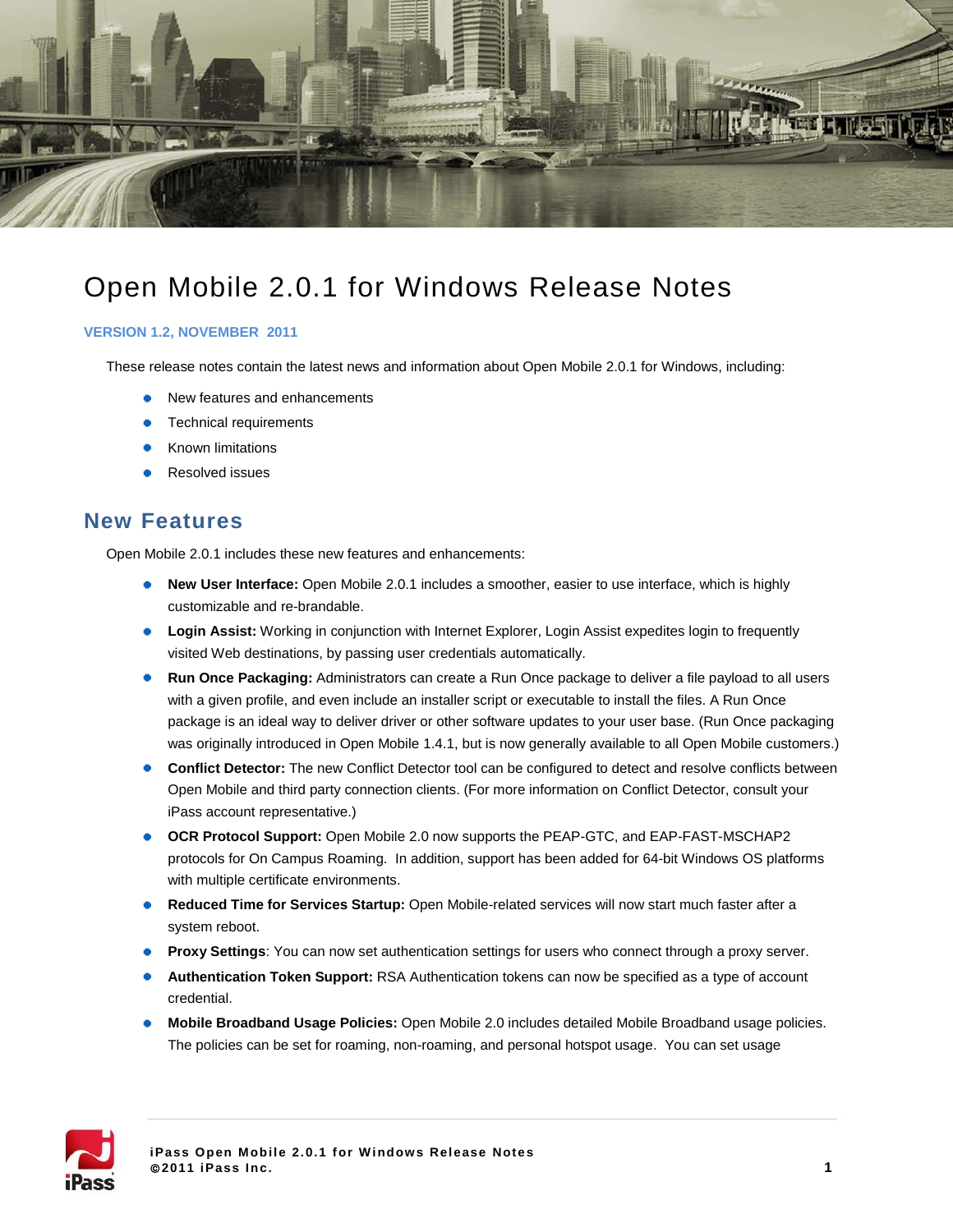thresholds, display warning messages, and trigger consequences such as disconnection when users approach or exceed defined thresholds.

- **Session Timeouts:** To help control usage costs, you can now set session timeouts for Wi-Fi. Users who exceed the time limit you define can be warned, warned and then disconnected, or disconnected automatically.
- **Endpoint Security:** You can design and implement detailed endpoint security policies to ensure a secure network connection. The policies can be set to monitor anti-virus, anti-spyware, firewalls, or other security applications. If the application is not running, you can set the user's machine to warn the user, disconnect the VPN, or even disconnect from the Internet completely.

## **Technical Requirements**

Open Mobile has the following system requirements:

#### **Operating System**

- Windows XP, SP2 or later (32-bit only)
- Windows Vista, Windows Vista SP1, or Windows Vista SP2 (32 or 64-bit)
- Windows 7 or Windows 7 SP1 (32 or 64-bit)

#### **Additional Software Components**

- For Windows XP: WLAN API and .NET Framework 3.5 SP1 or 4.0 must be installed. In addition, 802.1x connections on Windows XP require the Windows hotfix available at<http://support.microsoft.com/kb/958071>
- **•** For Windows Vista: .NET Framework 3.5 SP1 or 4.0 must be installed.

#### **Hardware Requirements**

- 1 GHz 32-bit (x86) or 64-bit (x64) processor
- 1 GB of system memory
- Support for DirectX 9 graphics and 32 MB of graphics memory
- At least one of these connectivity device types installed, plus any required drivers:
	- o Wi-Fi adapter for a Wi-Fi connection.
	- o iPass-supported Mobile Broadband device.
	- o Ethernet adapter for an Ethernet connection.
	- o DSL adapter for a DSL connection.
	- o 56K v90/92 modem for a Dial connection.
	- o ISDN terminal adapter for an ISDN connection.

#### **Antivirus Software**

Antivirus software must not block the operation of Open Mobile services (iMobility.exe, iPlatform.exe)

#### **Supported Languages**

• Open Mobile is supported in English, French, and German.

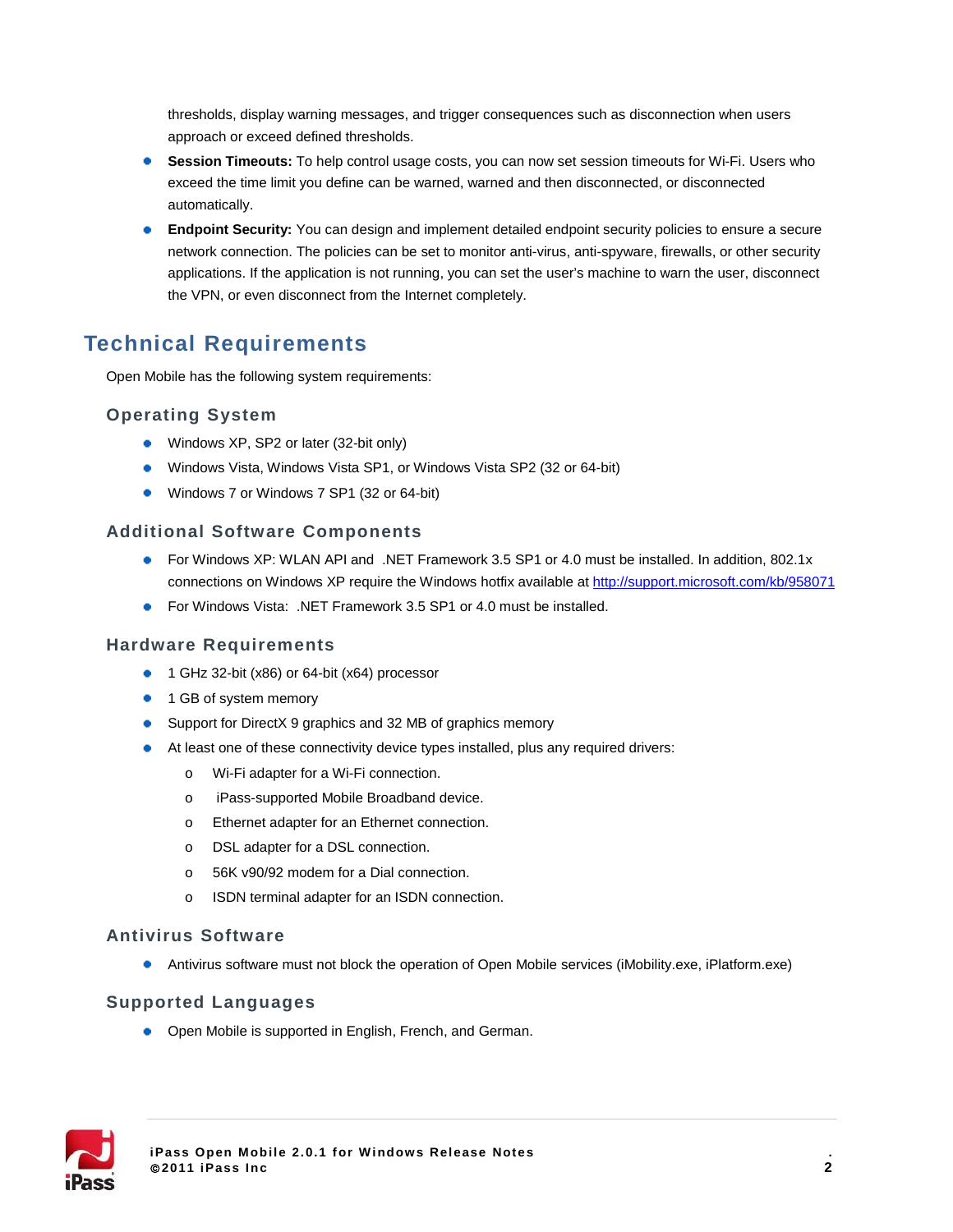#### **Installation**

Installation of Open Mobile requires an account with local administrative privileges. However, administrative privileges are not required to run the application.

## **Resolved Issues**

This release of Open Mobile resolves the following issues:

| <b>Issue ID</b> | <b>Description</b>                                                                                                                                                                                                                                                            |
|-----------------|-------------------------------------------------------------------------------------------------------------------------------------------------------------------------------------------------------------------------------------------------------------------------------|
| 112780          | If an authenticated proxy is configured to accept local Windows domain credentials, and the currently<br>logged in user account provides invalid proxy login credentials, then profile update will fail (as expected)<br>but a failure message will now be shown to the user. |
| 112776          | The VPN button is disabled when Quick Launch is configured to require VPN connectivity to launch.                                                                                                                                                                             |
| 112717          | In some circumstances, Open Mobile on German Windows 7 could unexpectedly terminate.                                                                                                                                                                                          |
| 112408          | In some cases, the installer would permit installation of an earlier version of the application. From now on,<br>only later versions of the application are permitted to be installed.                                                                                        |
| 112088          | Cisco IPSEC VPN integrated with Open Mobile 1.4.3 would not support certificate authentication.                                                                                                                                                                               |
| 112007          | On Windows 64-bit platforms using the Cisco IPSEC VPN, Open Mobile would not launch the VPN UI if<br>the Disconnected VPN icon was running in the system tray.                                                                                                                |
| 111570          | VPN gateway selection is now correctly applied for on-demand Cisco IPSEC VPN connections.                                                                                                                                                                                     |
| 111485          | The VPN account would fail to prompt for credentials if Open Mobile was configured to prompt for a proxy<br>account.                                                                                                                                                          |
| 110703          | Hot plugout of an MF633+ device, followed by immediate reinsertion, could result in a device error<br>condition which can only be cleared by restarting your system.                                                                                                          |
| 110701          | A manual scan for 3G networks would sometimes refresh the device drivers used, causing device<br>detection to fail.                                                                                                                                                           |
| 110535          | In some circumstances when Open Mobile was running and then an Ethernet link was connected (such as<br>when re-docking a laptop to a corporate LAN). Open Mobile could hang when attempting to identify the<br>local area network.                                            |
| 110515          | When using a 2G SIM with some Mobile Broadband devices, the Technology Type could be displayed as<br>3G/UMTS when a connection is established.                                                                                                                                |
| 110499          | Upon creating a campus connection method and searching for a certificate by name, Open Mobile<br>selected the first certificate found, which might not be the correct one.                                                                                                    |
| 109240          | In some circumstances, the network list would not always be refreshed in a timely way.                                                                                                                                                                                        |
| 108981          | Some Mobile Broadband networks may display as 3G for a short time as their network names, but would<br>eventually show correctly.                                                                                                                                             |

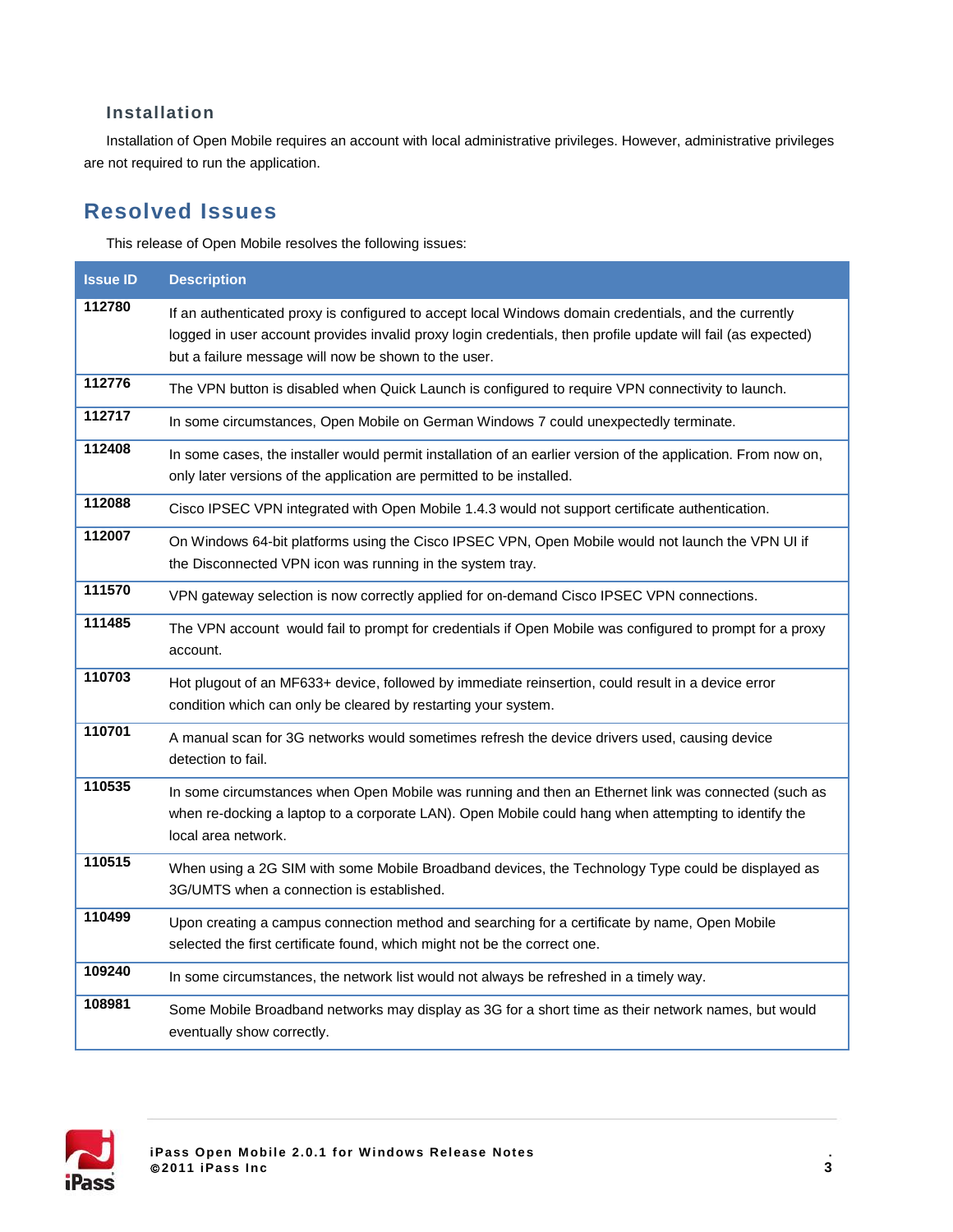| <b>Issue ID</b> | <b>Description</b>                                                                                                                                      |
|-----------------|---------------------------------------------------------------------------------------------------------------------------------------------------------|
| 108774          | Log files zipped using LogViewer would not properly unzip using WinZip on Windows XP.                                                                   |
| 106554          | Switching from one network to another without disconnecting first could sometimes give inconsistent<br>results with Juniper VPN integration configured. |
| 106464          | Open Mobile failed to initiate an Auto-connect to a Wi-Fi hotspot, if the first attempt failed with an<br>association error.                            |
| 106056          | VPN status in Open Mobile was shown as connected after resuming from sleep even if the VPN was<br>actually disconnected.                                |
| 105937          | Open Mobile failed to detect an Ethernet connection on a Dell Latitude XT2 m/c device.                                                                  |
| 105924          | Open Mobile would not prompt the end user to enter valid credentials when connecting to 802.1x<br>networks with invalid credentials.                    |
| 105653          | On some 802.1x connections on Windows XP SP3 or Vista SP2, Open Mobile was not using the Outer<br>Tunnel identity attributes.                           |
| 105191          | Occasionally on Windows XP, when switching between networks, the Open Mobile network list would<br>show a blank network.                                |

## **Known Limitations**

This release of Open Mobile includes these limitations:

#### **Mobile Broadband Limitations**

| <b>Issue ID</b>    | <b>Description</b>                                                                                                      |
|--------------------|-------------------------------------------------------------------------------------------------------------------------|
| 112503,<br>110580, | For the Sierra 312U device:                                                                                             |
| 110486             | Open Mobile does not save the band if it is set to "3G All."                                                            |
|                    | The Sierra 312U device firmware will only support 3G enabled SIMs.                                                      |
|                    | On a hot plugin of the Sierra 312U device, Open Mobile may not capture the serial number,                               |
|                    | software version, and hardware version of the device.                                                                   |
| 111280             | Huawei E180 : For the Huawei E180 device, only 2G networks will be detected.                                            |
| 110521             | On the ZTE 129FU device with a 2G SIM, if the Bearer Type is set to 3G, 3G networks will be detected.                   |
| 109772             | In some cases, turning off Flight Mode on a Mobile Broadband device may cause Open Mobile to prompt<br>for the SIM PIN. |

## **Login Assistant Limitation**

| <b>Samue ID</b> | <b>Description</b>                                                                             |
|-----------------|------------------------------------------------------------------------------------------------|
| 112739          | Login Assistant will not submit login credentials when Internet Explorer is in InPrivate mode. |

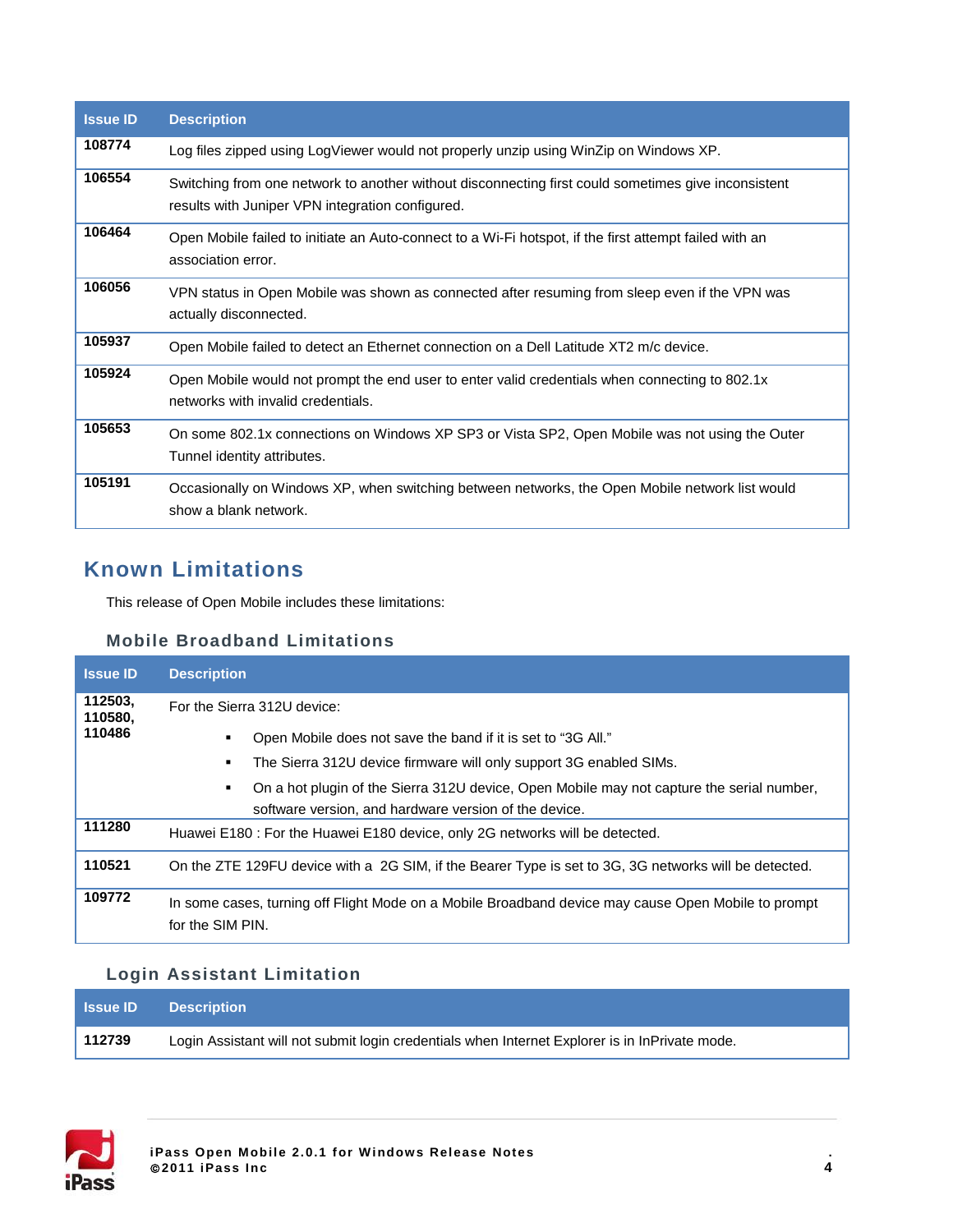#### **VPN Integration Limitations**

| <b>Issue ID</b> | <b>Description</b>                                                                                                                                                                |
|-----------------|-----------------------------------------------------------------------------------------------------------------------------------------------------------------------------------|
| 112819          | After installing Open Mobile with the integrated Nortel VPN, the PC must be restarted.                                                                                            |
| 110170          | An NCP VPN connection will not be torn down if the network connection status is Associated.                                                                                       |
| 107381          | The Cisco iPsec VPN disconnects and reconnects after a network switch, even if the Disconnect on<br>switch option is disabled.                                                    |
| 110472          | On Windows XP, if the user ignores the Juniper VPN setup window, the iPlatform exe service may<br>abruptly terminate. To resolve this, upgrade the user's. NET framework to v4.0. |

## **Proxy Authentication Limitations**

| <b>Issue ID</b> | <b>Description</b>                                                                                                                                                                                                                                              |
|-----------------|-----------------------------------------------------------------------------------------------------------------------------------------------------------------------------------------------------------------------------------------------------------------|
| 112769          | If Open Mobile 1.4.x profiles had authenticated proxy set to use Windows login credentials by default,<br>then updates to these profiles will break if they upgrade to 2.x without an administrator re-setting proxy<br>authentications in the updated profile. |
| 112507          | An account type used for proxy authentication should, in general, not have its password configured with<br>the options SleepHibernate, ByInterval, and NeverCache.                                                                                              |
| 111275          | OM and IE will fail to connect to proxy networks if the proxy pac file contains the following expression                                                                                                                                                        |
|                 | if shExpMatch (url, "http://google.com") return "DIRECT";                                                                                                                                                                                                       |

### **General Limitations**

| <b>Issue ID</b> | <b>Description</b>                                                                                                                                                                                                                                                                                                                                                                                                        |
|-----------------|---------------------------------------------------------------------------------------------------------------------------------------------------------------------------------------------------------------------------------------------------------------------------------------------------------------------------------------------------------------------------------------------------------------------------|
| 112869          | Due to an issue with Windows 7, when uninstalling Open Mobile, this message may be displayed and<br>persist: "Error Opening installation log file. Verify the specified log file<br>location exists $\&$ is writable." To resolve this issue, Microsoft recommends restarting the<br>explorer exe process. For more information, consult the Microsoft Knowledgebase article,<br>http://support.microsoft.com/kb/2564571. |
| 112571          | If a profile update includes changes to the session timeout values, Open Mobile must be restarted in order<br>for the changes to take effect.                                                                                                                                                                                                                                                                             |
| 110109          | Attempts to connect to DeviceScape access points at Wayport venues will instead failover to local GIS<br>access points.                                                                                                                                                                                                                                                                                                   |

## **Known Issues**

The following issues are known for this release of Open Mobile:

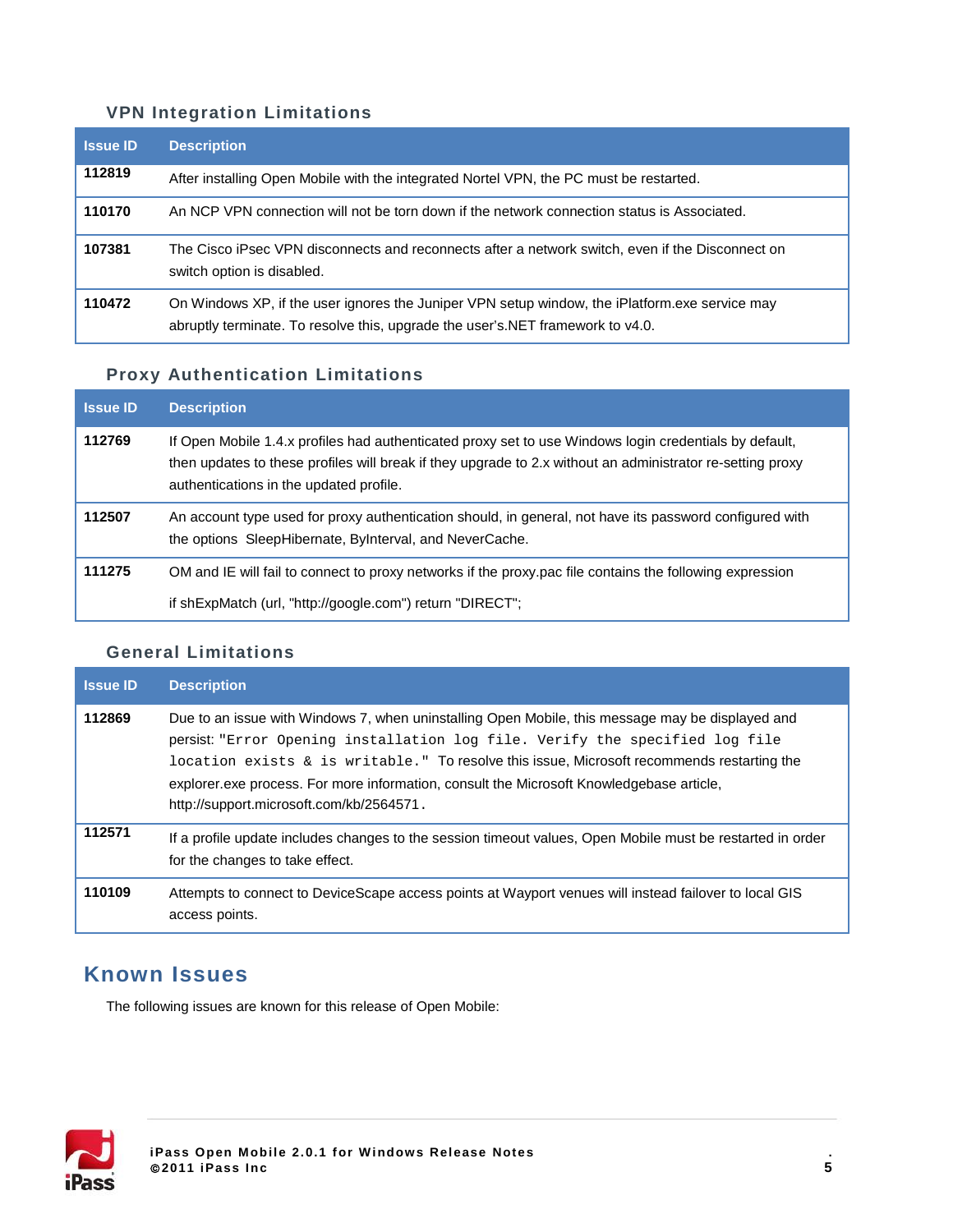### **Mobile Broadband Issues**

| <b>Issue ID</b> | <b>Description</b>                                                                                                                                                                                        |
|-----------------|-----------------------------------------------------------------------------------------------------------------------------------------------------------------------------------------------------------|
| 113697          | For the Sierra AC 875, in some cases, after resuming from hibernate and turning off Flight Mode, Open<br>Mobile may freeze.                                                                               |
| 113104          | When using the Vodafone E3730 device, the network name is displayed in the Open Mobile UI, even<br>when the Device remove safely is performed.                                                            |
| 113101          | When using the Sierra 312U TMUK device, all connection attempts fail on turning off the Flight Mode after<br>resuming from sleep with Flight mode on.                                                     |
| 113049          | When using the Sierra 312U TMUK device, the first 3 connections after resuming from Sleep fail when the<br>network settings are 2G All/Manual.                                                            |
| 110616          | On the Sierra AC 880E+, the PIN Unblocking Key operation will fail even if the correct PUK code is<br>entered.                                                                                            |
| 110512          | For the USB 306 device, the Network Type displays as 3G/UMTS even though the device only has a 2G<br>SIM. In addition, after unblocking the SIM, a message is displayed, 'Connection Failed to Internet.' |
| 110334          | Flight mode is not available for the USB 306 device.                                                                                                                                                      |
| 110296          | RAT selection is not available with GOBI 1 devices.                                                                                                                                                       |
| 109594          | After being plugged in, the Option iCon 322 device may not be recognized by Open Mobile, and cause the<br>application to hang.                                                                            |
| 109301          | On the Sierra AC860, the card will be detected, but network detection can fail.                                                                                                                           |
| 109188          | The Novatel MC 950D is not supported on Windows 7.                                                                                                                                                        |
| 106793          | After resuming from hibernation on a Mobile Broadband connection, a user may be prompted twice to<br>enter a PIN.                                                                                         |

#### **Wi-Fi Issues**

| <b>Issue ID</b>   | <b>Description</b>                                                                                                                                                                                                                                                  |
|-------------------|---------------------------------------------------------------------------------------------------------------------------------------------------------------------------------------------------------------------------------------------------------------------|
| 112936,<br>113119 | When using the NETGEAR WG111v3 Wireless-G USB Adapter, Open Mobile will fail to connect on the<br>first connection. To resolve this, connect using the Windows native Wi-Fi client. After this connection is<br>made, Open Mobile will be able to connect normally. |
| 113612            | On Windows XP, if the Wi-Fi radio is turned off on some laptop models, Open Mobile may freeze.                                                                                                                                                                      |
| 113120            | Wi-Fi connectivity may fail on laptops with adapter Intel 5100 AGN, when the Avast Anti-Virus service is<br>running.                                                                                                                                                |
| 112700            | When using token authentication, if the user response is delayed for server challenges. Open Mobile may<br>fail to authenticate to some PEAP-GTC 802.1 x networks.                                                                                                  |
| 106850            | When a user is connecting to some Wi-Fi hotspots, and clicks Cancel, Open Mobile may hang in the                                                                                                                                                                    |

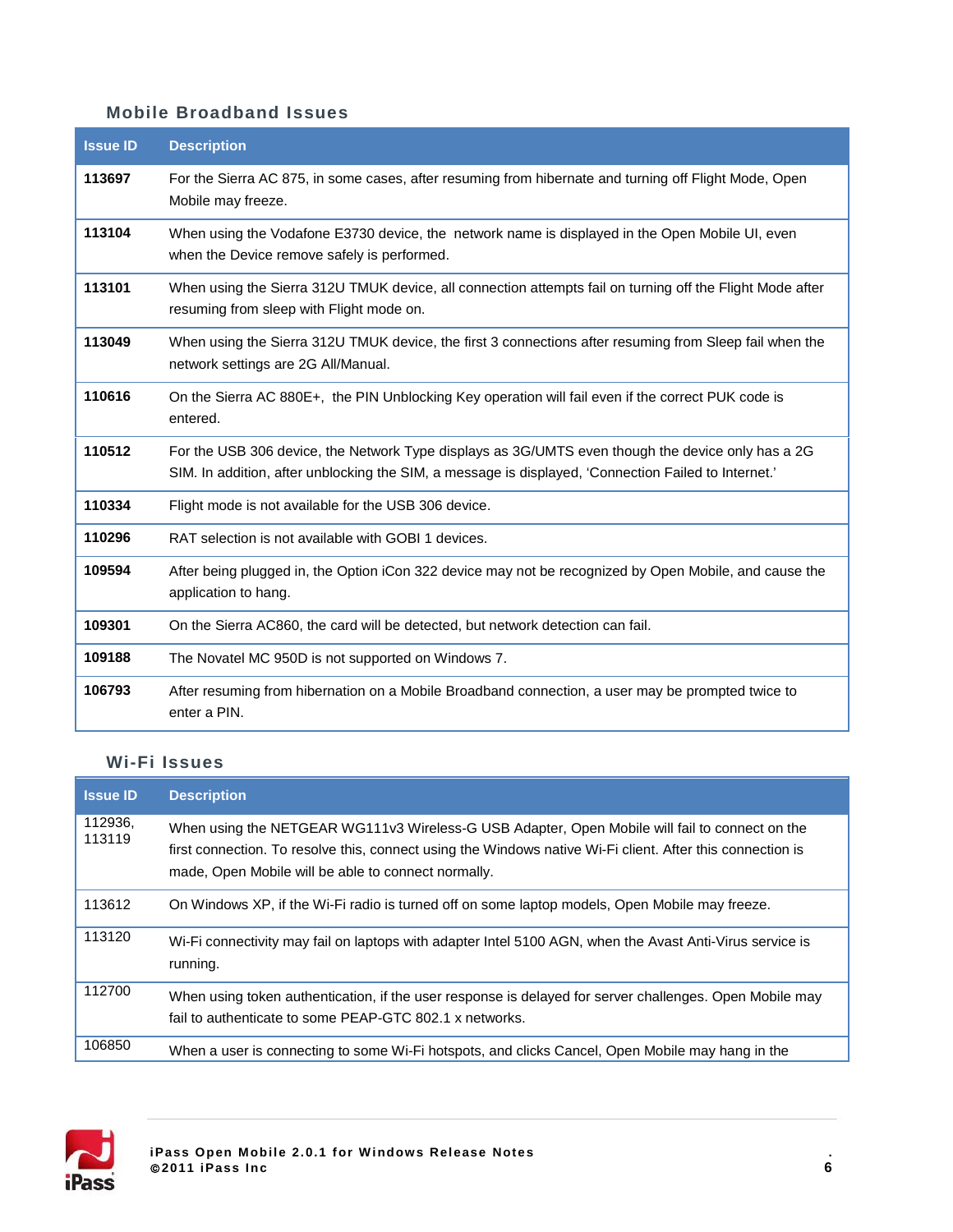| <b>Issue ID</b> | <b>Description</b>                                                                                                                                                                                           |
|-----------------|--------------------------------------------------------------------------------------------------------------------------------------------------------------------------------------------------------------|
|                 | Connecting state. If this occurs, the Open Mobile services must be restarted.                                                                                                                                |
| 106811          | Open Mobile may fail to connect to an 802.1X network when there are two non-broadcast campus<br>networks, and one is configured for machine authorization mode and the other for user authorization<br>mode. |
| 106801          | Open Mobile may not successfully complete some Wi-Fi connections if the latest Intel Wi-Fi drivers<br>(13.2.1.5) are installed without a restart. To resolve this issue, try restarting the machine.         |
| 106091          | User ID is not sent in SQM data if an 802.1x connection is made from an account other than the master<br>account.                                                                                            |

## **VPN Integration Issues**

| <b>Issue ID</b> | <b>Description</b>                                                                                                                                                                                                                                                                                   |
|-----------------|------------------------------------------------------------------------------------------------------------------------------------------------------------------------------------------------------------------------------------------------------------------------------------------------------|
| 113817          | After switching networks on a VPN connection, Open Mobile does not always show the correct connection<br>status, even if the connection is successfully switched. As a result, the option Disconnect VPN on Network<br>Switch should be enabled for CheckPoint, NCP, and Cisco IPSEC VPNs.           |
| 113764          | In some cases, when connected by the NCP VPN and the current network connection is switched, the<br>user is prompted for credentials even if the credentials are saved. Due to this issue, when configuring the<br>NCP VPN, the Disconnect on Network Switch option should be selected.              |
| 113761          | Checkpoint VPN profile names are case-sensitive. The name of the profile must be entered exactly as it<br>appears in the Checkpoint VPN.                                                                                                                                                             |
| 112541          | In some cases, after a software upgrade from Open Mobile 1.4.3 to 2.0, OesisCOM may fail to register,<br>and the VPN button will not be shown in the Open Mobile UI.                                                                                                                                 |
| 111108          | Open Mobile will not correctly report the connection status of the Checkpoint VPN if users are on a<br>corporate LAN.                                                                                                                                                                                |
| 109270          | When the Nortel VPN is connected by Dial, Auto-connect may fail.                                                                                                                                                                                                                                     |
| 108234          | If Nortel VPN is configured for connection profile, then Open Mobile will not authenticate for RADIUS and<br>for certificate-based profiles. Attempts to connect with the profile that is configured for an authorization<br>type different from what was configured in the Portal will always fail. |
| 106857          | On Windows XP, after returning from sleep/hibernate, an Open Mobile connection made through the<br>Cisco IPSec VPN may crash abruptly. If this occurs, try restarting the VPN application.                                                                                                           |

## **Operating System Issues**

| <b>Issue ID</b> | <b>Description</b>                                                                                                                      |
|-----------------|-----------------------------------------------------------------------------------------------------------------------------------------|
| 112589          | Windows UAC must be disabled in order for Login Assist to work, unless Internet Explorer is set to run in<br>the administrator context. |

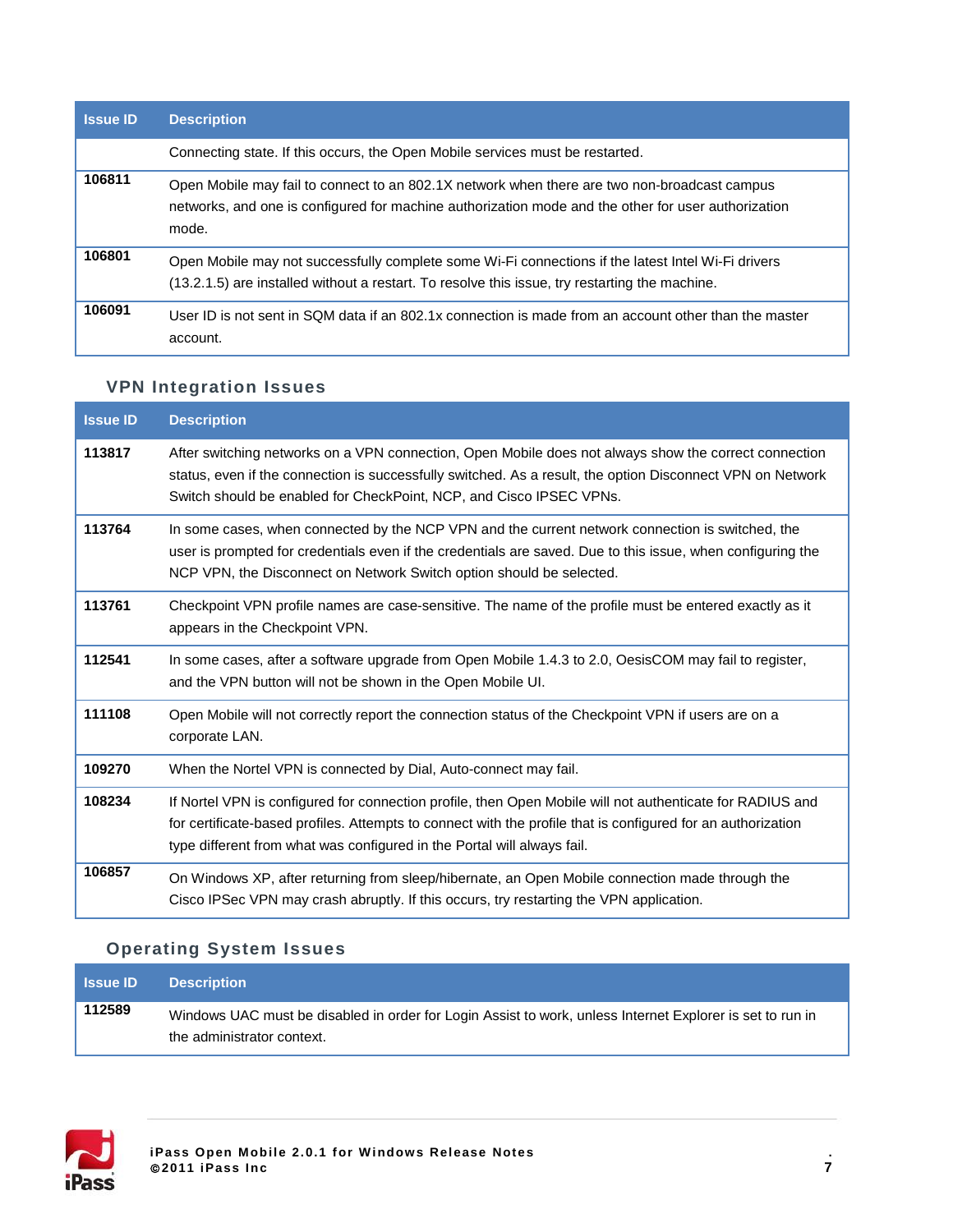| <b>Issue ID</b> | <b>Description</b>                                                                                                                                                                                        |
|-----------------|-----------------------------------------------------------------------------------------------------------------------------------------------------------------------------------------------------------|
| 105571          | Any event action that runs a script requires Windows UAC to be disabled.                                                                                                                                  |
| 110727          | When installing Open Mobile on Windows Vista with UAC enabled, OesisCom.dll will fail to register during<br>the installation process. If this occurs, you can resolve this issue in either of these ways: |
|                 | Reboot the machine or restart the Open Mobile services, so the DLL will register.                                                                                                                         |
|                 | Manually register the DLL after installation using this command: regsvr32 /u<br>"c:\Program Files\Open Mobile\opswat\OesisCom.dll"                                                                        |

#### **General Issues**

| <b>Issue ID</b> | <b>Description</b>                                                                                                                                                                               |
|-----------------|--------------------------------------------------------------------------------------------------------------------------------------------------------------------------------------------------|
| 114085          | The URL in the Gmail Login Assist preset used the old Gmail login address, preventing Login Assist from<br>working correctly with Gmail. The URL has been corrected.                             |
| 113741          | Avasti 5.1.889 AntiVirus is not detected by the Open Mobile PolicyEnforcer. As a result, endpoint policies<br>set to require this anti-virus solution will fail.                                 |
| 113737          | If a co-brand logo is configured in the profile, it will not be shown in the new Open Mobile skin<br>(Enterprise). To display a co-brand logo, switch to the Classic Enterprise or Classic skin. |
| 113642          | Open Mobile will not detect BlackBerry devices running the latest (v6.1) set of drivers.                                                                                                         |
| 113475          | When user policies are enabled in a profile that require logging off and logging on again, and Windows<br>Logon Processing is enabled, the logon process may hang.                               |
| 112644          | After a profile update that includes revised Endpoint Security settings, the user's system must be restarted<br>in order for the new settings to take effect.                                    |
| 112246          | In some cases, after making a profile update using ISDN or Dial, Open Mobile may re-start in Wi-Fi mode<br>and may not select the right status.                                                  |
| 109857          | The SQM session length will be shown incorrectly for dial connections if the user unplugs the cable while<br>connected.                                                                          |
| 109819          | The Expand and Collapse buttons are not visible for Search, RSS and SMS if both the Header Bar and<br>"Other" buttons are configured to be the same color.                                       |
| 109489          | When a Non-broadcast network is defined in the customer directory and a connection is made, the profile<br>which is created doesn't have the Non-broadcast check box enabled.                    |
| 109407          | Network annotations may not display correctly if they are very long (200+ characters).                                                                                                           |
| 106988          | A Corporate Logo with a large horizontal pixel size, combined with a lengthy Application name, can cause<br>an issue with the application display.                                               |
| 106851          | Sometimes after returning from sleep/hibernate on an Ethernet connection, Open Mobile may erroneously<br>report a state of limited connectivity.                                                 |